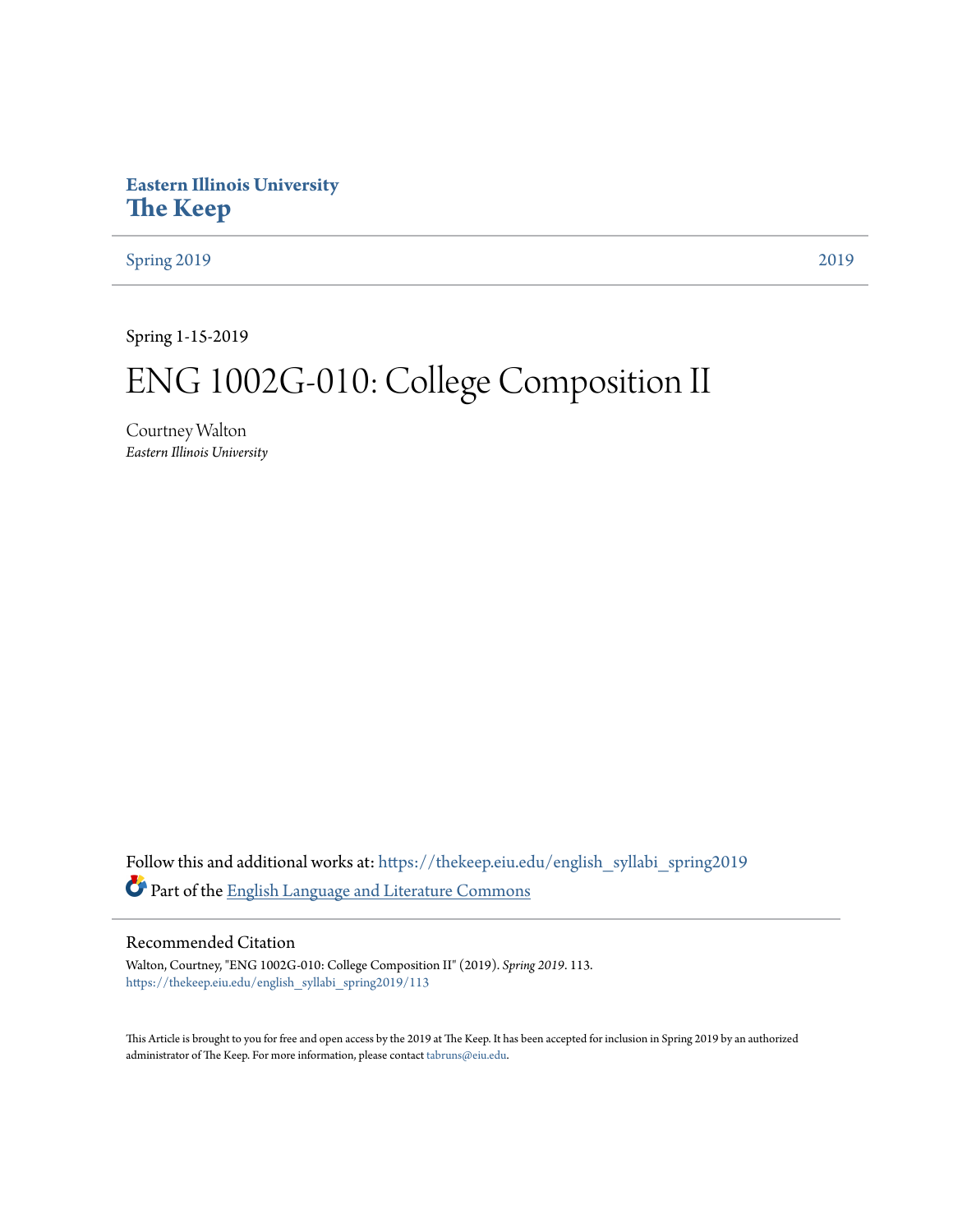## ENG 1002: College Composition II

Spring 2019; MWF 11:00-11:50 pm; CH 3210

Instructor: Ms. Courtney Walton

Office: 3861 Coleman Hall

Office hours: MWF 10:15-11:00 am, WF 12:00-1:00 pm and by appointment

Email: cbwalton@eiu.edu

## Required Texts:

- Writer/Designer: A Guide to Making Multimodal Projects,  $2<sup>nd</sup>$  ed. Palmquist
- Writing Arguments: A Rhetoric with Readings,  $1^{\text{th}}$  ed. Pearson
- The Little Seagull Handbook with Exercises,  $3^{\mathbf{i} \cdot \mathbf{d}}$  ed.
- Current Issues and Enduring Ouestions: A Guide to Critical Thinking and Argument, with Readings,  $11^{th}$  ed. Bedford/St. Martin's
- Handouts will be distributed throughout the semester

## Course Description

College Composition II: Argument & Critical Inquiry College Composition II focuses on argumentation and the critical inquiry and use of sources and arguments. Course work entails analyzing others' arguments and writing a variety of well researched and ethically responsible arguments. Students gain further practice finding relevant information from a variety of sources and evaluating, synthesizing, and presenting that information. Cl 901R (WC)

#### Learning Objectives

By the end of the course, students will demonstrate the ability to:

• Apply the principles of argument--claims, reasons, evidence, assumptions, counterarguments, and counterargumentation-in written documents (WCR, CT, RC-!, RC-2)

• Produce cogent written arguments that consider ideas, issues, problems, and evidence from multiple perspectives (WCR-5, WCR-6, WCR-7, CT-1, CT-2, CT-3, CT-4, CT-5, CT-6, RC-!, RC-2)

• Evaluate primary and secondary source evidence, including quantitative data, to determine its credibility, appropriateness, and relevance (WCR-5, WCR-6, WCR-7, CT-4, CT-5, CT-6, QR-4) • Integrate sources ethically, appropriately, and consistently in written documents (WCR7, CT-4, RC-2)

•Use data and create graphical elements in their writing (QR-2, QR-3, QR-4, QR-5, QR-6, RC-2) •Recognize how to transfer their writing processes, understanding of rhetorical principles, genre awareness, understanding of argumentative principles, and the research process to other writing situations (WCR 1-7)

•Present work in Edited American English (WCR-4)

#### Course Requirements

Because this class is discussion based, you will be asked to contribute to discussions daily. We will regularly do small group work, whole group work, and in-class activities, so come engaged and ready to learn. You will be expected to not only participate, but to also be respectful of others including me when they are talking. This includes active listening, remaining engaged, and note taking when necessary. This is also a composition course, so be prepared to write daily. The only way to get better at writing or anything is to practice!

SIX larger writing assignments are also required for this course including several smaller assignments. It is crucial to complete all of the SJX larger writing assignments in order to pass this class with a good grade.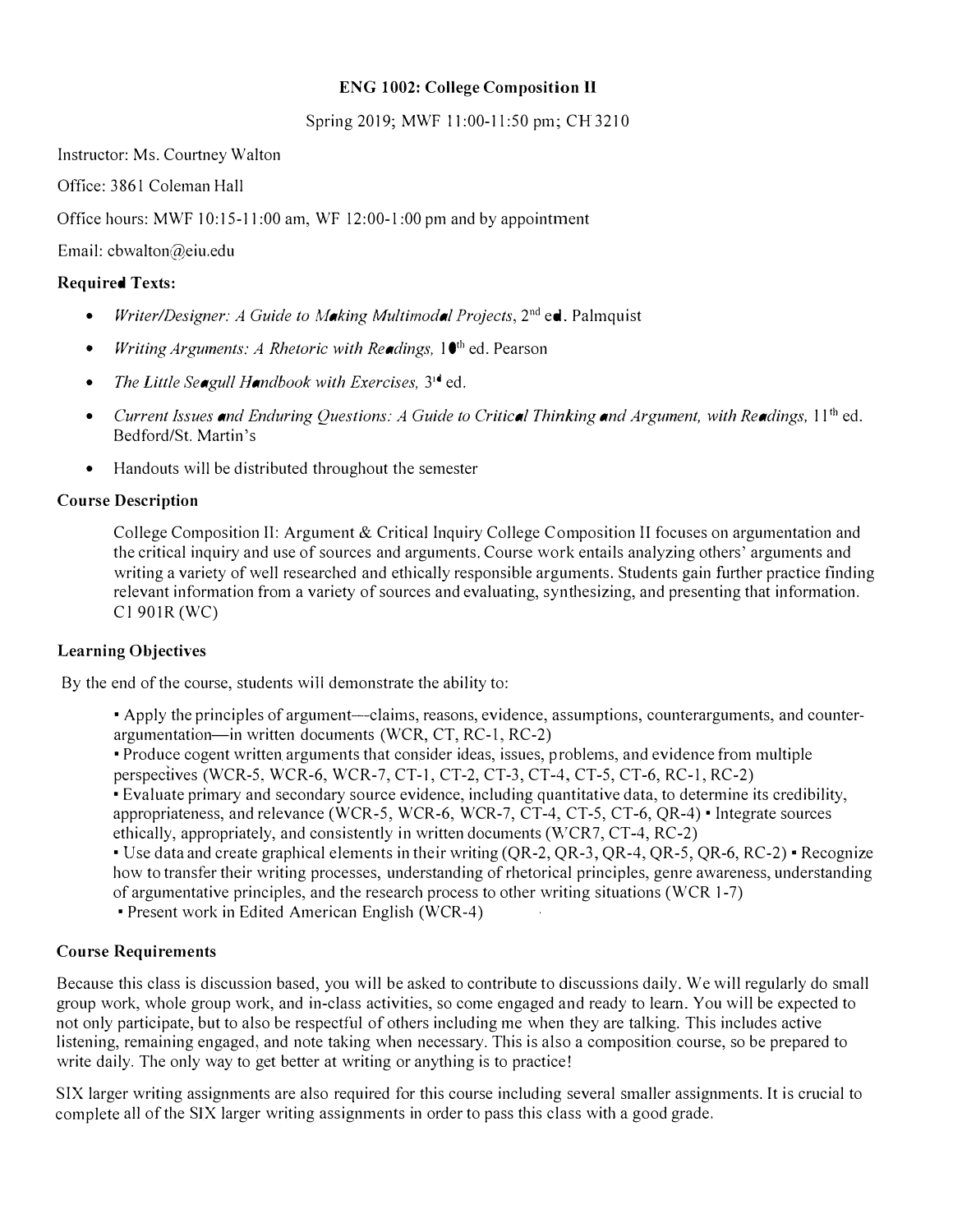Be prepared for the following assignments:

- Active participation in class discussions
- In-class writing activities
- Completion of assigned readings
- Reading quizzes
- Small group work
- Rhetorical Analysis Essay
- Personal Opinion Research Essay
- Proposal Essay
- Infographic Essay
- Annotated Bibliography
- Argumentative Essay

## Revision Policy

You will have the opportunity to revise any larger writing assignment you turn in for this class. You will have one week from the day the paper is turned back to you to revise. You will have suggestions of areas to improve on in your original paper, and you are free to meet with me for clarification or for additional help on your paper.

## Grading Policy

The grades for this class will be based on a standard grading scale:

| $100-90% = A$                                                        |                    |
|----------------------------------------------------------------------|--------------------|
| $89 - 80\% = B$                                                      |                    |
| $79 - 70% = C$                                                       |                    |
| $69-60\% = D$                                                        |                    |
| 59% and lower=F                                                      |                    |
| <b>Grading Break down</b>                                            |                    |
| <b>Participation/Shorter Assignments</b>                             | 310 points         |
| Peer Review $(4\textcircled{a}15)$                                   | $60$ points $(6%)$ |
| Argumentative Essay presentation                                     | $60$ points $(6%)$ |
| Discussion (Participation), in-class writing, group work, attendance | 190 points (19%)   |
| <b>Major Writing Assignments</b>                                     | 690 points         |
| Rhetorical Analysis Essay (3-4 pages)                                | 100 points (10%)   |
| Personal Essay (4-5 pages)                                           | 150 points (15%)   |
| Infographic Essay (2-3 pages)                                        | 75 points (7.5%)   |
| Proposal Essay (3-4 pages)                                           | 100 points (10%)   |
| <b>Annotated Bibliography</b>                                        | 65 points (6.5%)   |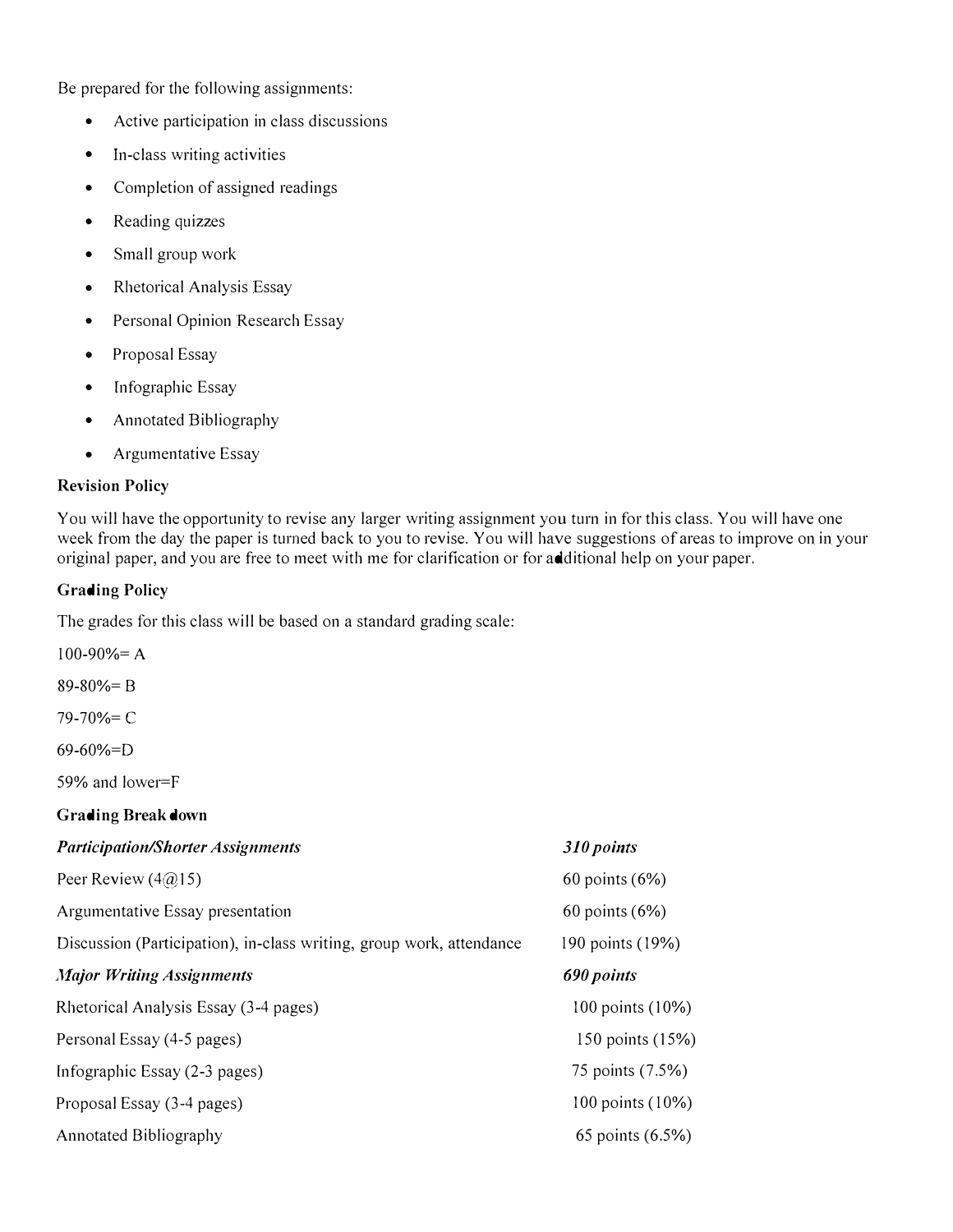## Argumentative Essay (6-8 pages)

200 points (20%)

## Attendance Policy

Students are expected to attend every class meeting. Only absences due to circumstances that can be documented on paper (i!Jness, university event, accident report, etc.) will be excused. After three absences, a student's participation grade points will start to drop. Students will also not be able to make up any participation or in-class work points earned during your absence if it is unexcused.

Students are expected to be on time to class. Do not disrupt the class if you happen to be late. If you are over 10 minutes late to class with no prior notification, you will be marked absent.

#### Make-Up and Late Work Policies

You will only be allowed to make-up in-class work if you have an excused absence. Unexcused absences will not permit one to make-up work. It is your responsibility to ask a classmate or me about what you missed in class.

#### Late assignments will be deducted a full letter grade (10%) for each day (not class period) it is late. After three days, I will not accept the assignment.

## Class Conduct

Sleeping, disruptive conversations, cellphones, laptops, tablets, or other electronics will not be allowed during class time. The presence of any of the things listed above will result in a deduction your participation points. Disrespectful behaviors will not be tolerated, and you will asked to leave immediately if I witness these behaviors.

## Using the Writing Center

I encourage you to use ElU's Writing Center located at 3110 Coleman Hall. This free service provides one-to-one conferences with writing center consultants who can help you with brainstorming, organizing, developing support, and documenting your papers. To schedule an appointment, you can drop by the center or call 581-5929.

#### Academic Integrity and Plagiarism

Students are expected to maintain principles of academic integrity and conduct as defined in EIU's Code of Conduct (http://www.eiu.edu/judicial/studentconductcode.php). Violations will be reported to the Office of Student Standards.

Here is the official statement on plagiarism by the EIU English Department: "Any teacher who discovers an act of plagiarism-'The appropriation or imitation of the language, ideas, and/or thoughts of another author, and representation of them as one's own original work' (Random House Dictionary of the English Language)—has the right and responsibility to impose upon the guilty student an appropriate penalty, up to and including immediate assignments of a grade of F for the assigned essay and a grade of F for the course, and to report the incident to the University Student Standards Board. Respect for the work of others should encompass all formats, including print, electronic, and oral sources.

#### Students with disabilities

If you are a student with a documented disability in need of accommodations to fully participate in this class, please contact the Office of Student Disability Services (OSDS). All accommodations must be approved through OSDS. Please stop by Ninth Street Hall, Room 2006, or call 217-581-6583 to make an appointment.

#### The Student Success Center

Students who are having difficulty achieving their academic goals are encouraged to contact the Student Success Center (www.eiu.edu/-success) for assistance with time management, text taking, note taking, avoiding procrastination, setting goals, and other skills to support academic achievement. The Student Success Center provides individualized consultations. To make an appointment, call 217-581-6696, or go to 9th Street Hall, Room 1302.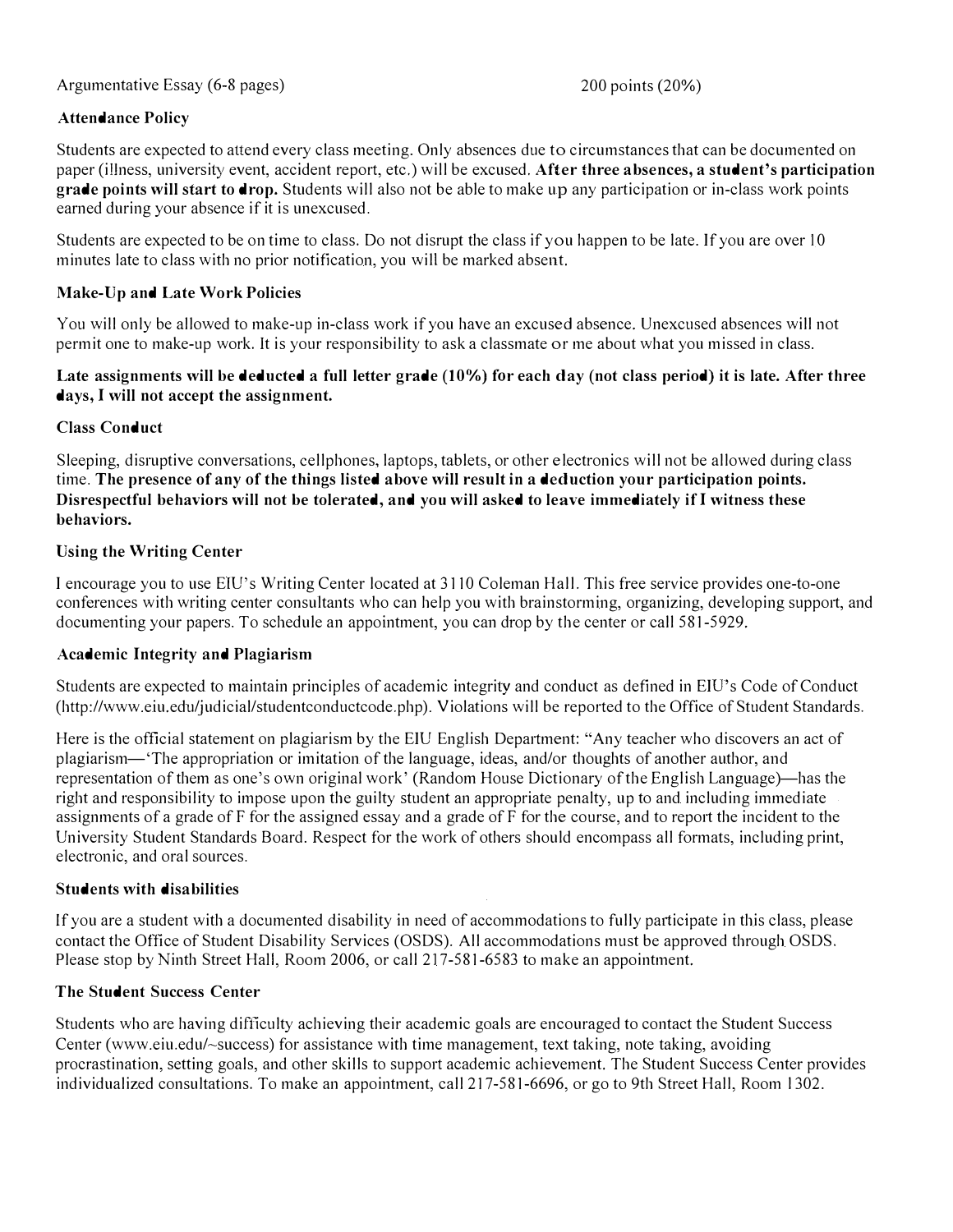#### ENG 1002 Course Syllabus

All deadlines and readings are tentative  $WA = A$  Rhetoric with Readings LS=The Little Seagull Handbook with Exercises WD= Writer/Designer: A Guide to Making Multimodal Projects CI=Current Issues and Enduring Questions: A Guide to Critical Thinking and Argument #=Handouts will be distributed throughout the semester

Week<sub>1</sub>

Mon. 1/7 Introduction activity: Student Bingo First day survey Wed. 1/9 Course Policies and Syllabus Introduction to Rhetorical Analysis HW: CI: Chapter 5 (p.181-187); Bring book on Friday! Fri. 1/11 Review book readings Read and analyze "Violent Media Is Good for Kids" Introduction to Ethos, Pathos, Logos Kahoot HW: Finish in-class writing; Cl: Chapter 5 (p. 188-195)

## Week2

Mon. 1/14 "Hobby Master's" Commercial Analysis Summarizing and Analyzing HW: LS: "Literary Analyses" (W-11) Wed. 1/16 Analysis of Elie Wiesel's "The Perils of Indifference" Parenthetical Citations Reference Pages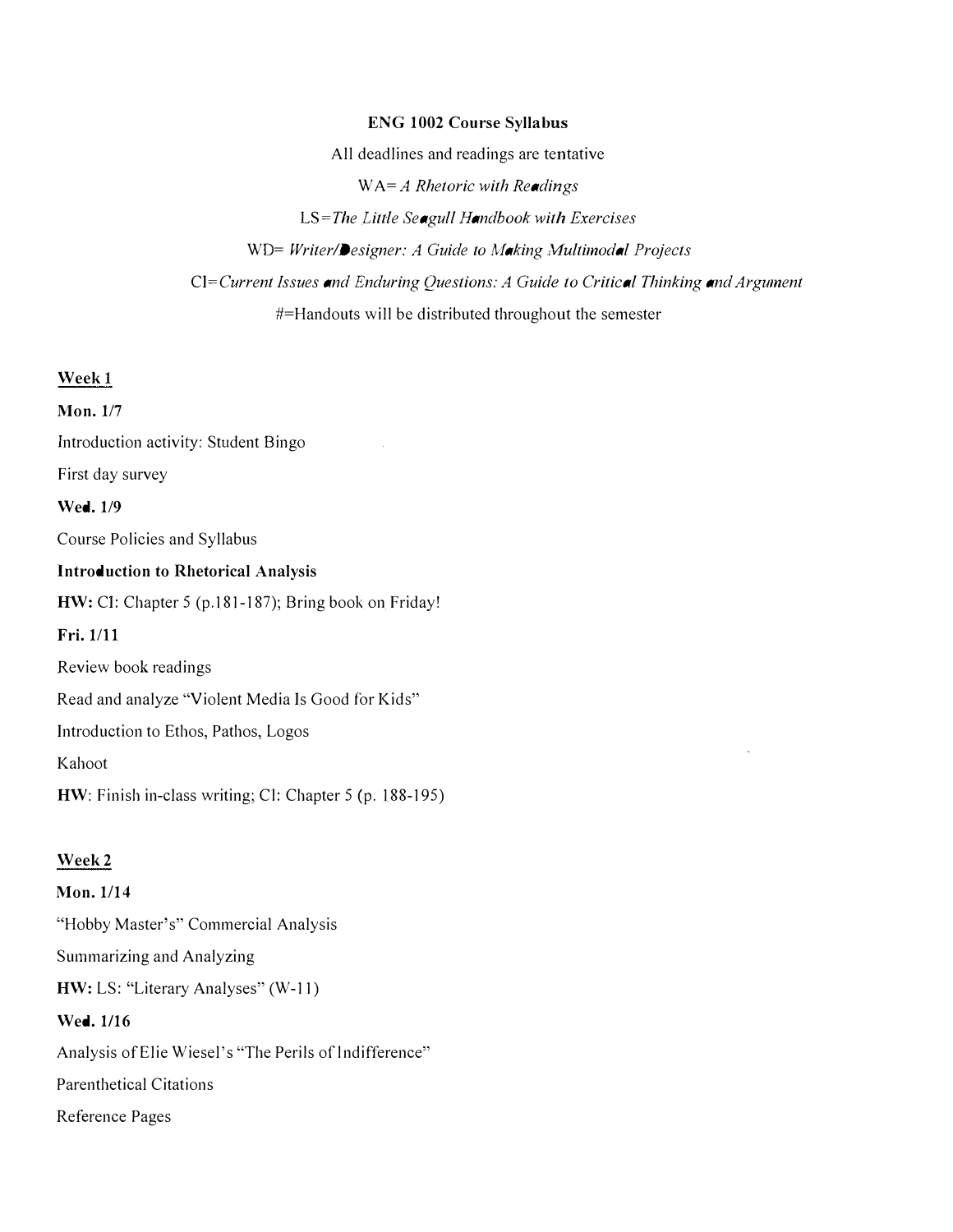HW: Find article for rhetorical analysis

Fri. 1/18

Read "The Space Shuttle Challenger Address," Dr. Martin Luther King Jr.'s "I Have a Dream," President George W. Bush's "9/11 Address to the Nation," or JFK's "Ich bin in Berliner."

HW: (lf not done in class) Annotate speeches for literal and figurative meaning; identify the speech's subject, purpose, author, context, and tone; write a rhetorical analysis of the speech that includes an adequate summary and analysis.

## Week3

Mon. 1/21

Dr. Martin Luther King Day! ---No Class

Wed. 1/23

Draft/Conference Day

HW: Complete rough draft

Fri. 1/25

Peer review day

HW: Essay due

## Week4

Mon. 1/28

Rhetorical Analysis due

Jn-class reflective writing

## Introduction to Personal Opinion Argument Essay

HW: CI: "Critical Reading: Getting Deeper into Arguments" (Chapter 3: p.80-116)

Wed.1/30

Think-pair-share

Elements of persuasion (videos)

Ethos, pathos, logos

## Fri. 2/1

Ethos, Pathos, Logos

Sample personal essays

Pros and Cons

## Week 5

Mon. 2/4

Outline/Brainstorm for personal essay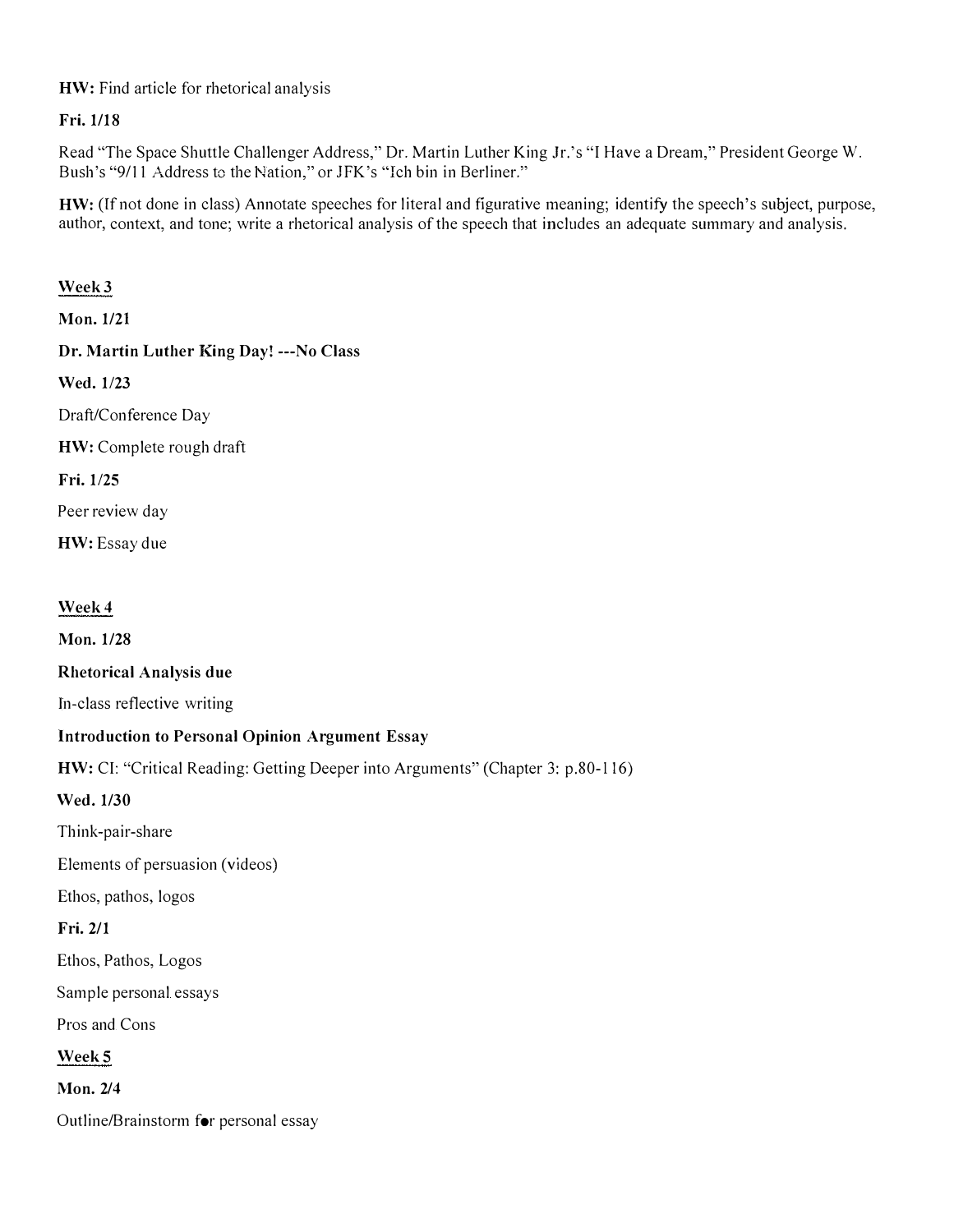Introduction/Body paragraphs Wed. 2/6 Body paragraphs/Conclusion HW: Work on rough draft Fri. 2/8 Reference Pages Draft day! HW: Work on rough draft

## Week<sub>6</sub>

Mon. 2/11 Peer review of rough drafts Work on revisions for personal essay HW: Personal Essay final draft Wed. 2/13 Conferences Fri. 2/15 No class---Lincoln's birthday

## Week7

Mon. 2/18

Personal Essay Due

In-class reflective writing

Introduction to proposals

Assign Proposal Argument

HW: LS: "Arguments" (Chapter 7) & "Proposals" (Chapter 12); WA: "Proposal Arguments" (Chapter 14)

#### Wed. 2/20

Discuss Readings

Kahoot

#"Why legalizing organ sales would help to save lives"

HW: Think about proposal topics

## Fri. 2/22

"The Tethered Generation"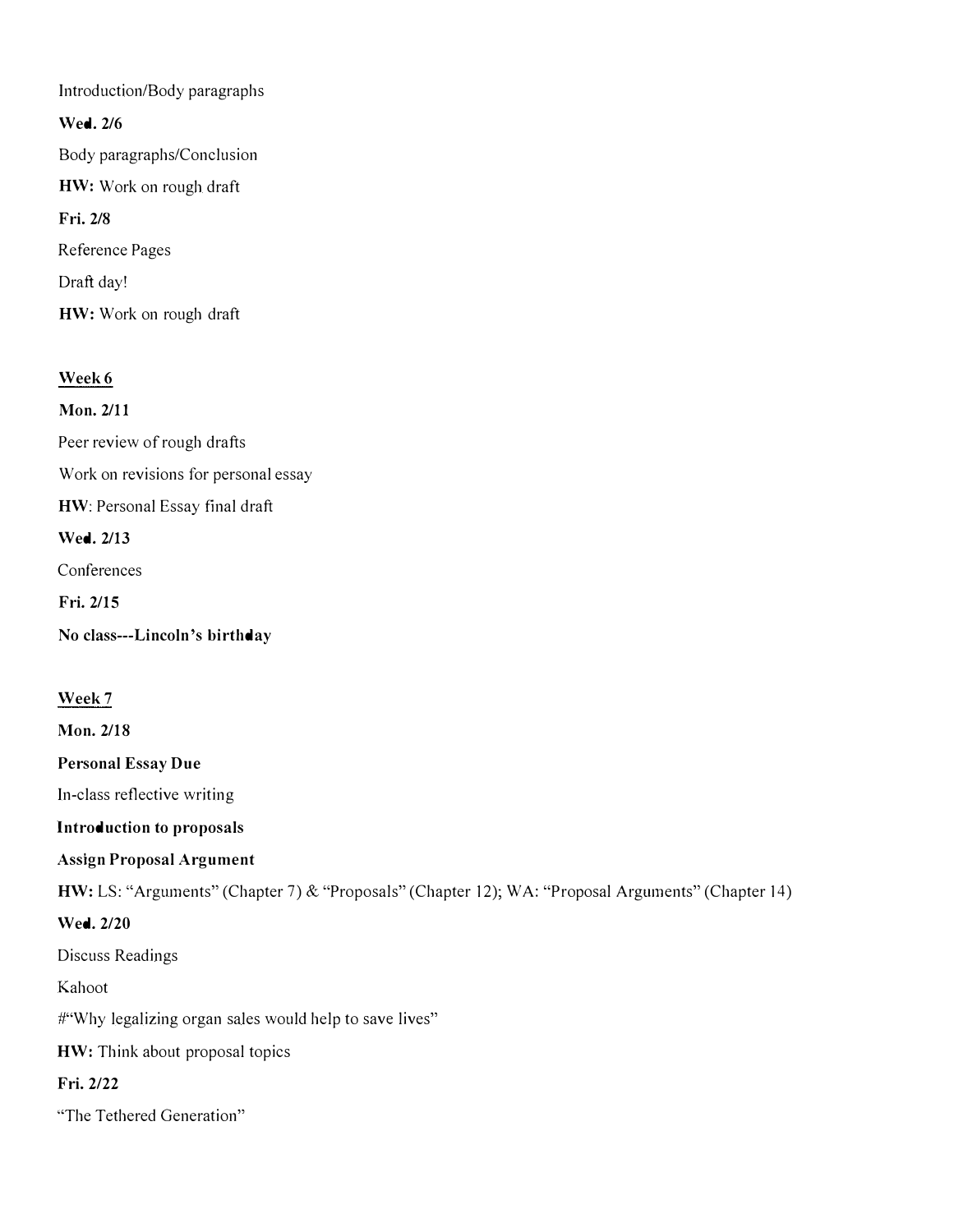Reading Questions

"All Kids Should Take Poverty 101"

HW: WA: "Using Evidence Effectively" (Ch. 5) and "Incorporating Sources into Your Own Argument" (Ch. 16)

## Week 8

Mon. 2/25 Assignment on readings Wed. 2/27 Drafting/Brainstorming Fri. 3/1 Peer Review Types of citations HW: Turn in rough draft with reflection questions

## Week 9

Mon. 3/4

Proposal Due

#### Introduction to Multimodals

HW: WA: "Analyzing Visual Arguments (Chapter 9)

## Wed. 3/6

Mini-Lesson on design tools (canva, piktochart, etc)

HW: WD: "What are Multimodal Projects?" (Chapter 1) and WD: "Analyzing Multimodal Projects" (Chapter 2)

Fri. 3/8

Group work analysis

Commercial examination

Visual Argumeut Assignment

HW: WD: "Analyzing Multimodal Projects" (Chapter 2)

## Week 10

Mon. 3/11- Fri. 3/15 Spring Break - No Classes Week 11 Mon. 3/18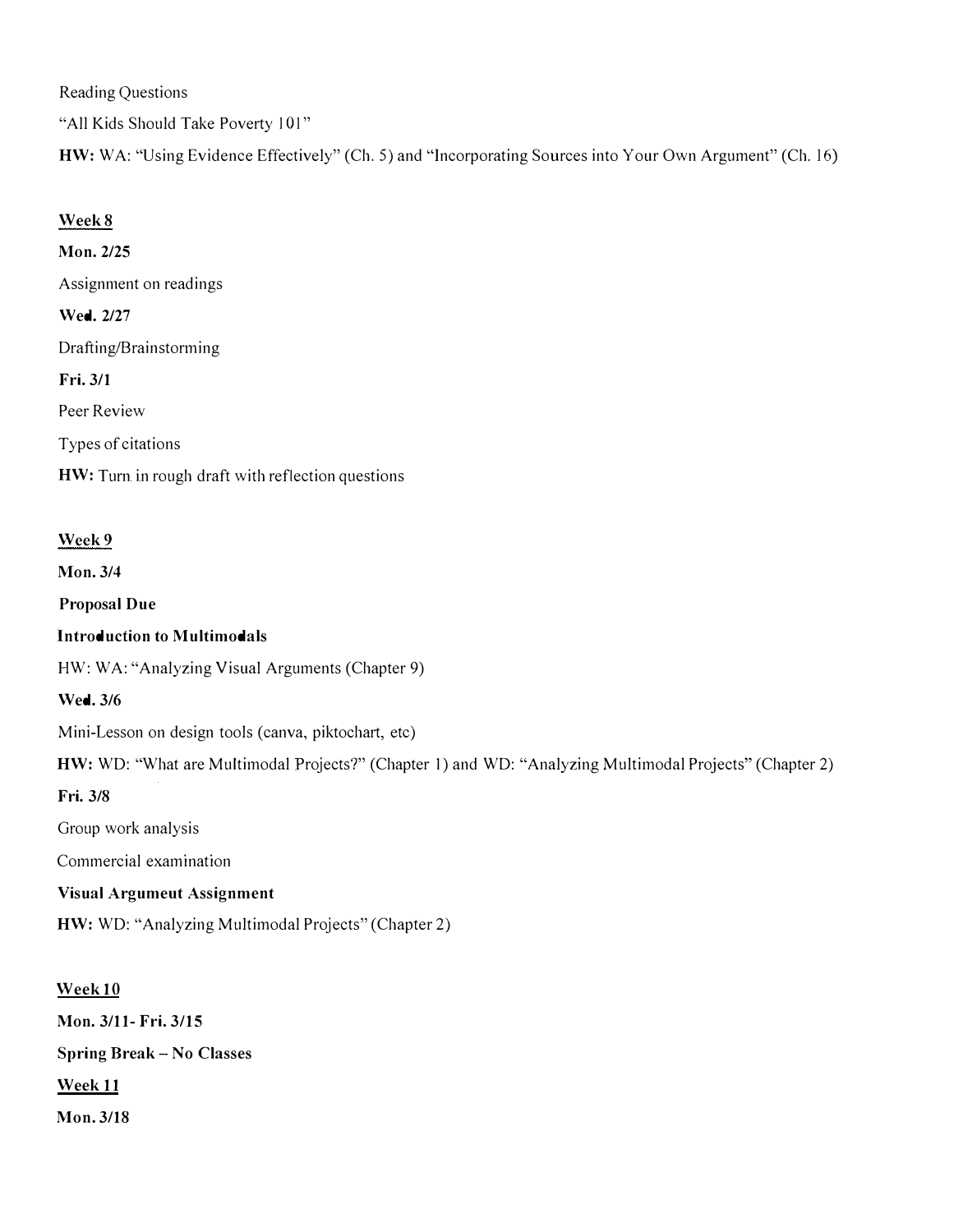Visual Design Workshop for Infographic Wed. 3/20 Visual Argument Due Visual Design Workshop for lnfographic Self-Assessment HW: Finish lnfographic Essay Fri. 3/22 Infographic Due Introduction to Annotated Bibliography and Argument Essay Annotated Bibliography Overview HW: Pick top 5 research topics

## Week12

#### Mon. 3/25

Trip to library

Presentation on how to use the library's database

Wed. 3/27

Research time

Finding valid sources

Outline essay

HW: WA: "Using Evidence Effectively" (Chapter 5)

Fri. 3/29

Identifying argument

Kahoot

HW: Outline (Structure essay with a clear argument/main idea with adequate support)

ł,

#### Week 13

Mon. 4/1 Examples of good and bad argument essays HW: Textbook Reading Wed. 4/3

Writing an introduction

Complete 2 thesis statements for peer review